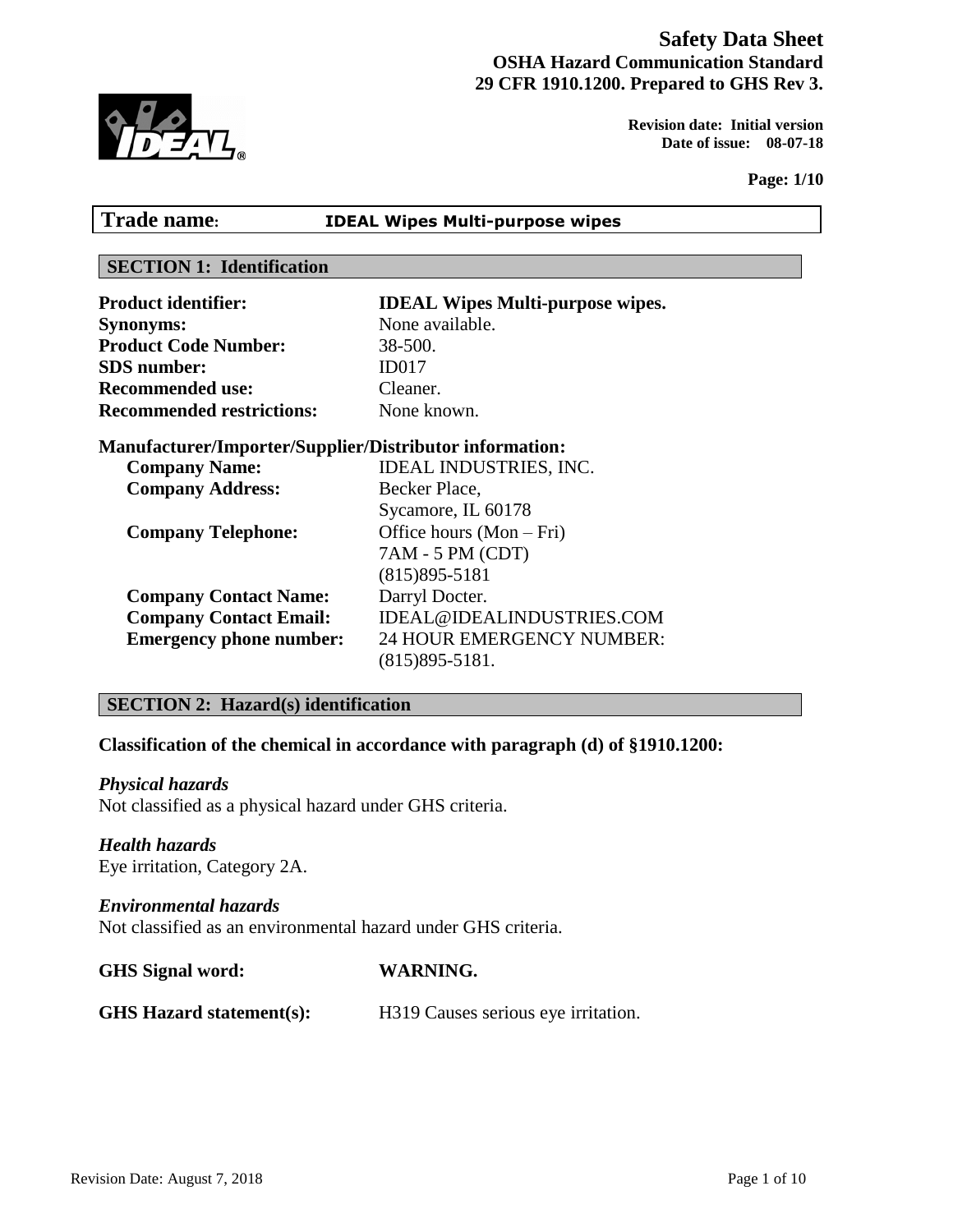IDEAL Wipes Multi-purpose wipes SDS#: ID017

**GHS Hazard symbol(s):**



#### **GHS Precautionary statement(s):**

#### **Prevention:**

P264 - Wash hands thoroughly after handling. P280 - Wear eye protection/face protection.

#### **Response:**

P305+P351+P338 - If in eyes: Rinse cautiously with water for several minutes. Remove contact lenses, if present and easy to do. Continue rinsing. P337+P313 - If eye irritation persists: Get medical advice/attention.

#### **Storage:**

No storage precautionary statements required.

#### **Disposal:**

No disposal precautionary statements required.

**Hazard(s) not otherwise Classified (HNOC):** None known.

# **Percentage of ingredient(s) of unknown acute toxicity:**

Not applicable

**SECTION 3: Composition/information on ingredients**

#### **Mixture:** Cleaner.

| <b>Chemical name</b>     | CAS#                     | <b>Concentration</b><br>(weight $\%$ ) |
|--------------------------|--------------------------|----------------------------------------|
| Blend of Alcohol paneths | 68131-39-5<br>68439-46-3 | $< 5\%$                                |

# **SECTION 4: First-aid Measures**

#### **Description of necessary measures:**

**Inhalation:** Move to fresh air. Get medical attention if symptoms develop.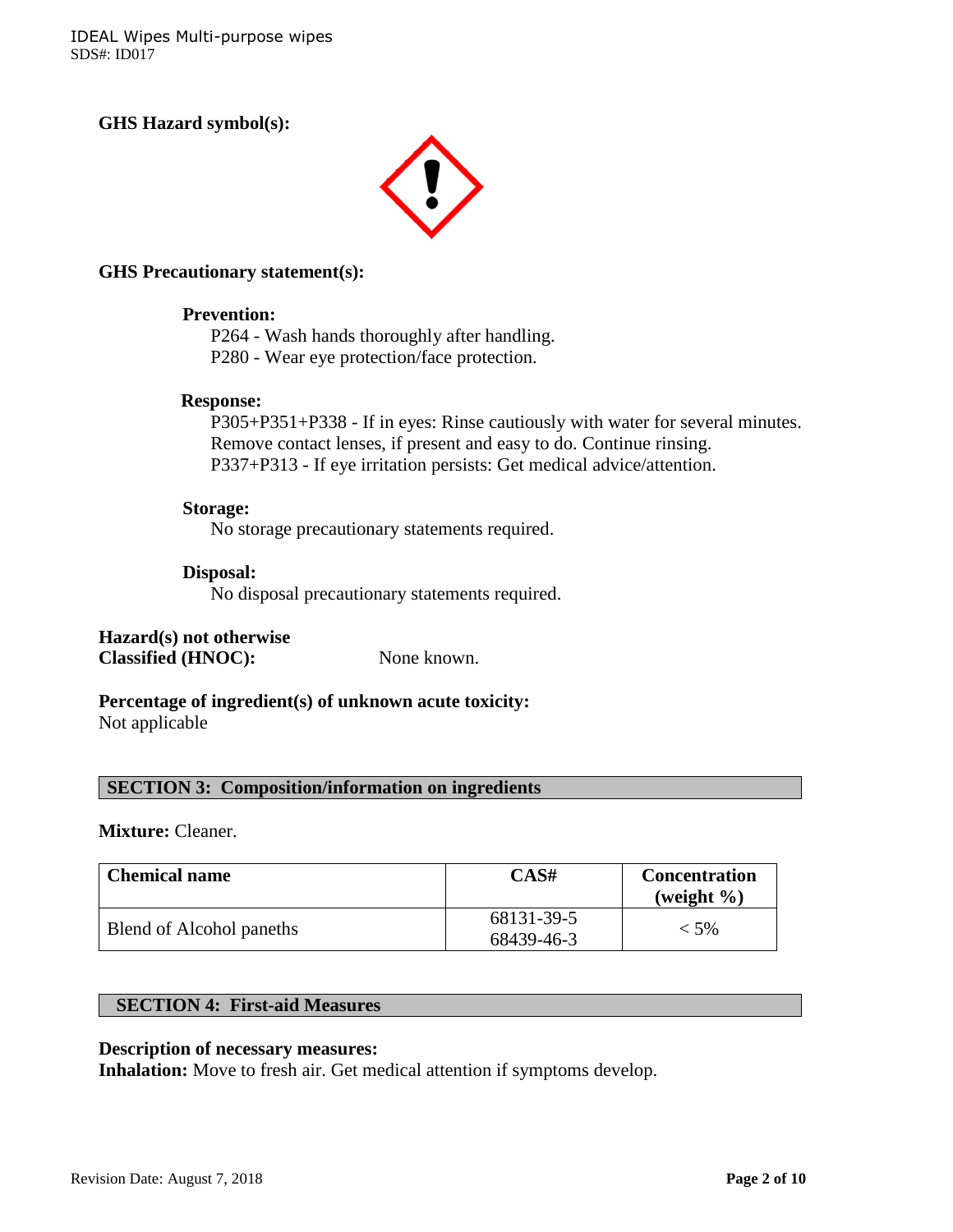**Skin contact:** Immediately remove excess chemical and contaminated clothing; thoroughly wash contaminated skin with mild soap and water. If irritation persists after washing seek medical attention. Clean contaminated clothing before reuse.

**Eye contact:** Thoroughly flush eyes with large amounts of clean low-pressure water for at least 15 minutes, occasionally lifting upper and lower eye lids. If irritation persists, seek medical attention.

**Ingestion:** If victim is conscious and able to swallow, have the victim drink water to dilute. Never give anything by mouth if victim is unconscious or having convulsions. Induce vomiting only if advised by a physician or Poison Control Center. CALL A PHYSICIAN OR POISON CONTROL CENTER IMMEDIATELY.

**Most important symptoms/effects, acute and delayed:** Eye contact may be slightly irritating. May be harmful if ingested. Inhaling mist may cause irritation to respiratory tract. Prolonged contact may cause skin to become dry or minor irritation.

**Indication of immediate medical attention and special treatment needed:** If any symptoms are observed, contact a physician and give them this SDS sheet.

### **SECTION 5: Fire-fighting measures**

**Suitable extinguishing media:** After water evaporates residue can burn. Use water spray, carbon dioxide, alcohol type or universal type foam applied in accordance with the manufacturer's instructions.

**Unsuitable extinguishing media:** No data available.

**Specific hazards arising from the chemical:** None known. Use water to keep fire-exposed containers cool.

Combustion products - May include and are not limited to oxides of carbon.

**Special protective equipment and precautions for fire-fighters:** For fire involving this material, do not enter any enclosed or confined fire space without proper protective equipment. Use self-contained breathing apparatus with full face shield to protect against the hazardous effects of combustion products and oxygen deficiencies.

# **SECTION 6: Accidental release measures**

**Personal precautions, protective equipment and emergency procedures:** Wear appropriate protective equipment, including respiratory protection, as conditions warrant (see Section 8). See Sections 2 and 7 for additional information on hazards and precautionary measures.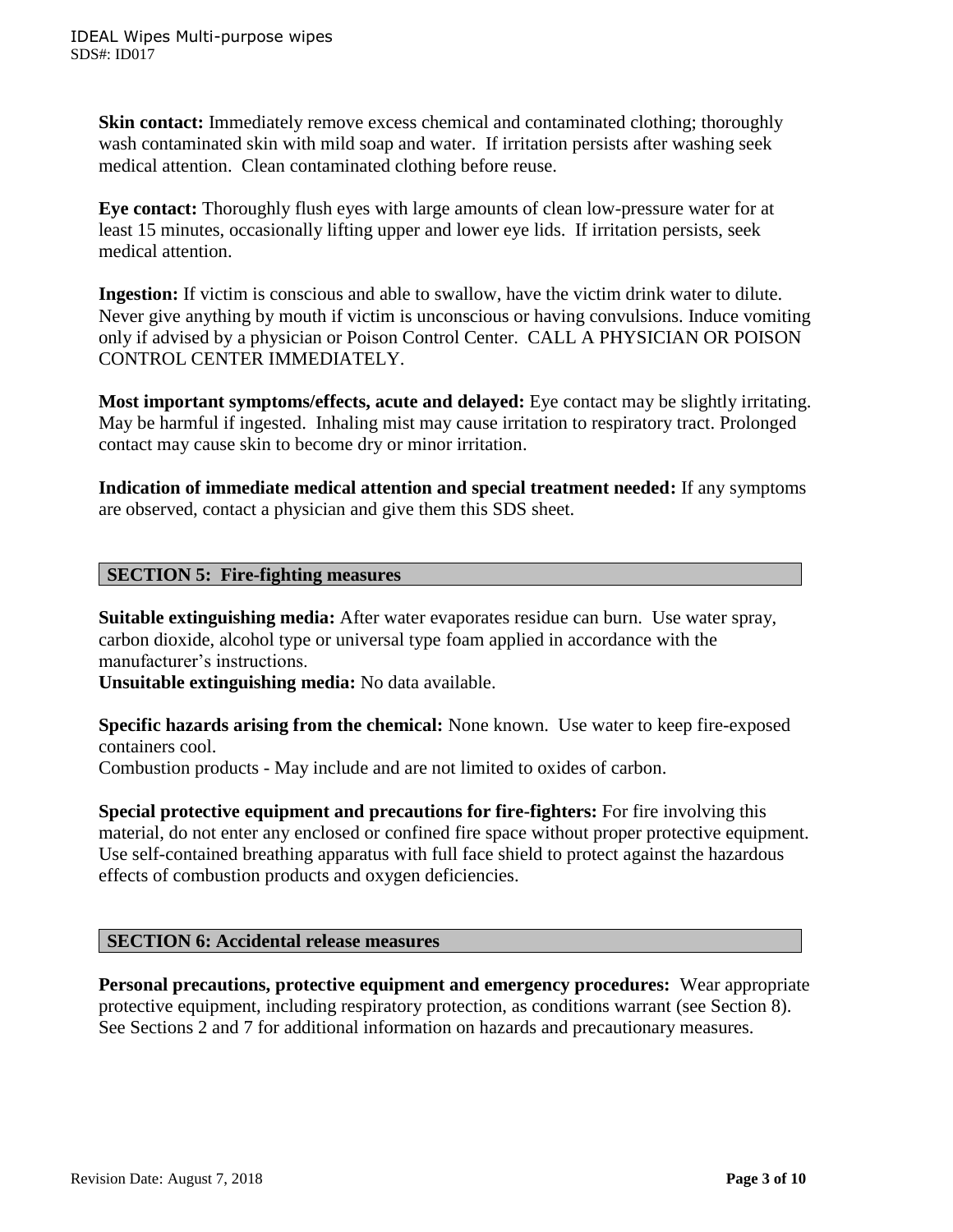### **Methods and material for containment and cleaning up:**

Ventilate area. Collect for disposal. Clean up remaining materials from spill with suitable absorbent. Clean area as appropriate since some material, even in small quantities; may present a slip hazard. Observe all personal protection equipment recommendations.

#### **SECTION 7: Handling and Storage**

**Precautions for safe handling:** Avoid contact with eyes, skin and clothing. Handle and open container with care. Empty containers may contain product residue. Do not reuse empty containers without commercial cleaning and reconditioning. Wear personal protective equipment. Use good personal hygiene practices and wear appropriate personal protective equipment as required (see section 8).

### **Conditions for safe storage, including any incompatibles:**

Keep Out of Reach of Children. Keep away from heat, sparks, flame, static electricity, or other sources of ignition. Where flammable mixtures may be present, equipment safe for such locations should be used. Store in a cool, dry place away from incompatible materials.

### **SECTION 8: Exposure controls/personal protection**

#### **Control Parameters:**

#### **Occupational exposure limits:**

| US OSHA HAZARDOUS COMPONENTS (29 CFR 1910.1200):<br><b>Permissible Exposure Limits</b> |                     |                                       |  |
|----------------------------------------------------------------------------------------|---------------------|---------------------------------------|--|
| <b>Substance</b>                                                                       | PEL-TWA<br>(8 hour) | <b>PEL-STEL</b><br>$(15 \text{ min})$ |  |
| Blend of Alcohol paneths                                                               | No data available   | No data available                     |  |

| <b>US ACGIH Threshold Limit Values</b> |                            |                                       |  |
|----------------------------------------|----------------------------|---------------------------------------|--|
| <b>Substance</b>                       | <b>TLV-TWA</b><br>(8 hour) | <b>TLV-STEL</b><br>$(15 \text{ min})$ |  |
| Blend of Alcohol paneths               | No data available          | No data available                     |  |

| <b>USA. NIOSH Exposure Levels</b> |                   |                   |
|-----------------------------------|-------------------|-------------------|
| <b>Substance</b>                  | <b>TWA</b>        | <b>STEL</b>       |
| Blend of Alcohol paneths          | No data available | No data available |

**Appropriate engineering controls:** General (mechanical) room ventilation is expected to be adequate. Handle in accordance with good industrial hygiene and safety practice. Wash hands before breaks and at the end of workday.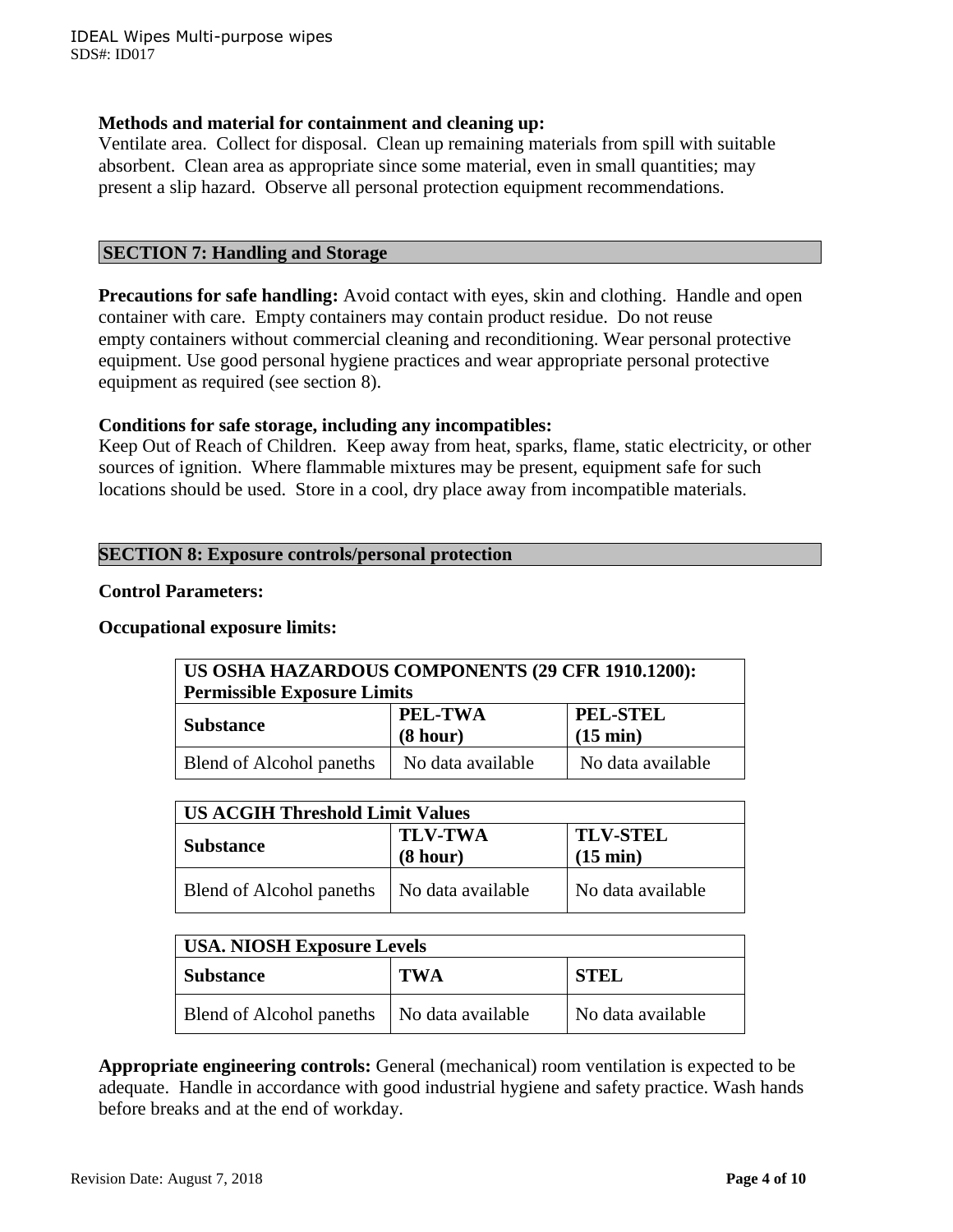### **Individual protection measures, such as personal protective equipment:**

**Eye/face protection:** None required but the use of safety glasses is recommended. Use equipment for eye protection tested and approved under appropriate government standards such as NIOSH (US).

**Skin and Hand protection:** None required but use of chemical resistant (rubber, nitrile) gloves is recommended. Gloves must be inspected prior to use. Use proper glove removal technique (without touching glove's outer surface) to avoid skin contact with this product. Dispose of contaminated gloves after use in accordance with applicable laws and good laboratory practices. Wash and dry hands.

**Respiratory protection:** None required. Use supplied-air respiratory protection in enclosed spaces, if needed.

**Other:** Eye fountain in work area is recommended but not necessary.

 **Thermal hazards:** No data available.

# **SECTION 9: Physical and chemical properties**

| <b>Appearance</b>                                          |                                                |  |
|------------------------------------------------------------|------------------------------------------------|--|
| <b>Physical state:</b>                                     | Liquid                                         |  |
| Form:                                                      | Clear liquid.                                  |  |
| Color:                                                     | Clear.                                         |  |
| Odor:                                                      | Citrus.                                        |  |
| <b>Odor threshold:</b>                                     | No data available                              |  |
| pH:                                                        | $5.0 - 8.0$                                    |  |
| <b>Melting point/freezing point:</b>                       | No data available                              |  |
| Initial boiling point and                                  | $212 \text{ }^{\circ}F(100 \text{ }^{\circ}C)$ |  |
| boiling range:                                             |                                                |  |
| <b>Flash point:</b>                                        | $>300^{\circ}$ F                               |  |
| <b>Evaporation rate:</b>                                   | No data available                              |  |
| <b>Flammability (solid, gas):</b>                          | The product is not flammable.                  |  |
| <b>Upper/lower flammability or explosive limits</b>        |                                                |  |
| <b>Flammability limit – lower %):</b><br>Not applicable    |                                                |  |
| <b>Flammability limit – upper <math>(\%):</math></b>       | Not applicable                                 |  |
| Explosive limit – lower $(\%):$                            | Not applicable                                 |  |
| Explosive limit – upper $(\%):$                            | Not applicable                                 |  |
| Vapor pressure:                                            | No data available                              |  |
| <b>Vapor density:</b>                                      | No data available                              |  |
| <b>Relative Density:</b>                                   | 1.00                                           |  |
| Solubility(ies):                                           | Dispersible in water                           |  |
| Partition coefficient (n-octanol/water): No data available |                                                |  |
| <b>Auto-ignition temperature:</b>                          | No data available                              |  |
| <b>Decomposition temperature:</b>                          | No data available                              |  |
| <b>Viscosity:</b>                                          | No data available                              |  |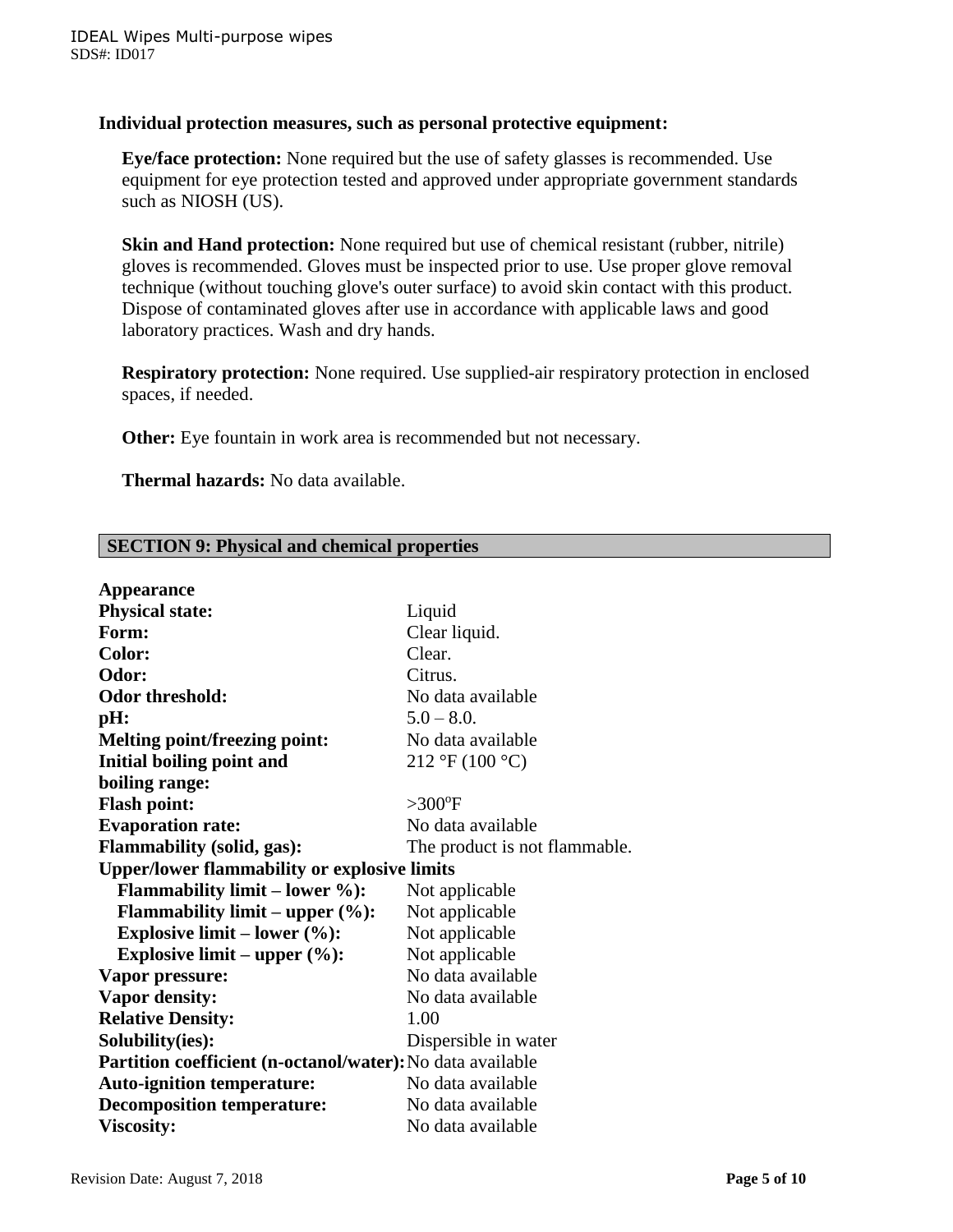| <b>Other information:</b>       |  |
|---------------------------------|--|
| Percent volatile by volume (%): |  |
| <b>Percent solid by weight:</b> |  |

No data available **Percent solid by weight:** <15%

# **SECTION 10: Stability and Reactivity**

| <b>Reactivity:</b>                         | Not chemically reactive.                             |
|--------------------------------------------|------------------------------------------------------|
| <b>Chemical stability:</b>                 | Stable under normal ambient and anticipated          |
|                                            | conditions of use.                                   |
| <b>Possibility of hazardous reactions:</b> | Hazardous reactions not anticipated.                 |
| <b>Conditions to avoid:</b>                | Extreme temperatures.                                |
| <b>Incompatible materials:</b>             | Avoid strong oxidizing agents.                       |
| <b>Hazardous decomposition Products:</b>   | May include and are not limited to oxides of carbon. |

#### **SECTION 11: Toxicological information**

#### **Information on likely routes of exposure:**

| <b>Inhalation:</b> | Not an expected route of entry.<br>Not an expected route of entry.<br>Skin contact is a primary route of entry. |  |
|--------------------|-----------------------------------------------------------------------------------------------------------------|--|
| <b>Ingestion:</b>  |                                                                                                                 |  |
| Skin:              |                                                                                                                 |  |
| <b>Eyes:</b>       | Not an expected route of entry.                                                                                 |  |

#### **Symptoms related to the physical, chemical, and toxicological characteristics:**

May cause eye irritation. Inhaling mist may cause irritation to respiratory tract. May cause stomach distress or nausea.

### **Delayed and immediate effects and chronic effects from short or long-term exposure:** Prolonged contact may cause skin to become dry or minor irritation.

# **Numerical measures of toxicity:**

# **Ingredient Information:**

| <b>Substance</b>                   | <b>Test Type (species)</b> | Value             |
|------------------------------------|----------------------------|-------------------|
| <b>Blend of Alcohol</b><br>paneths | $LD_{50}$ Oral (Rat)       | $>$ 2000 mg/kg    |
|                                    | $LD_{50}$ Dermal (Rabbit)  | $>$ 2000 mg/kg    |
|                                    | $LC_{50}$ Inhalation (Rat) | No data available |

# **Product Acute Toxicity Estimates:**

Acute Oral Toxicity – no data available Acute Dermal Toxicity - no data available Acute Inhalation Toxicity - no data available

**Skin corrosion/irritation:** Prolonged contact may cause skin to become dry or minor irritation.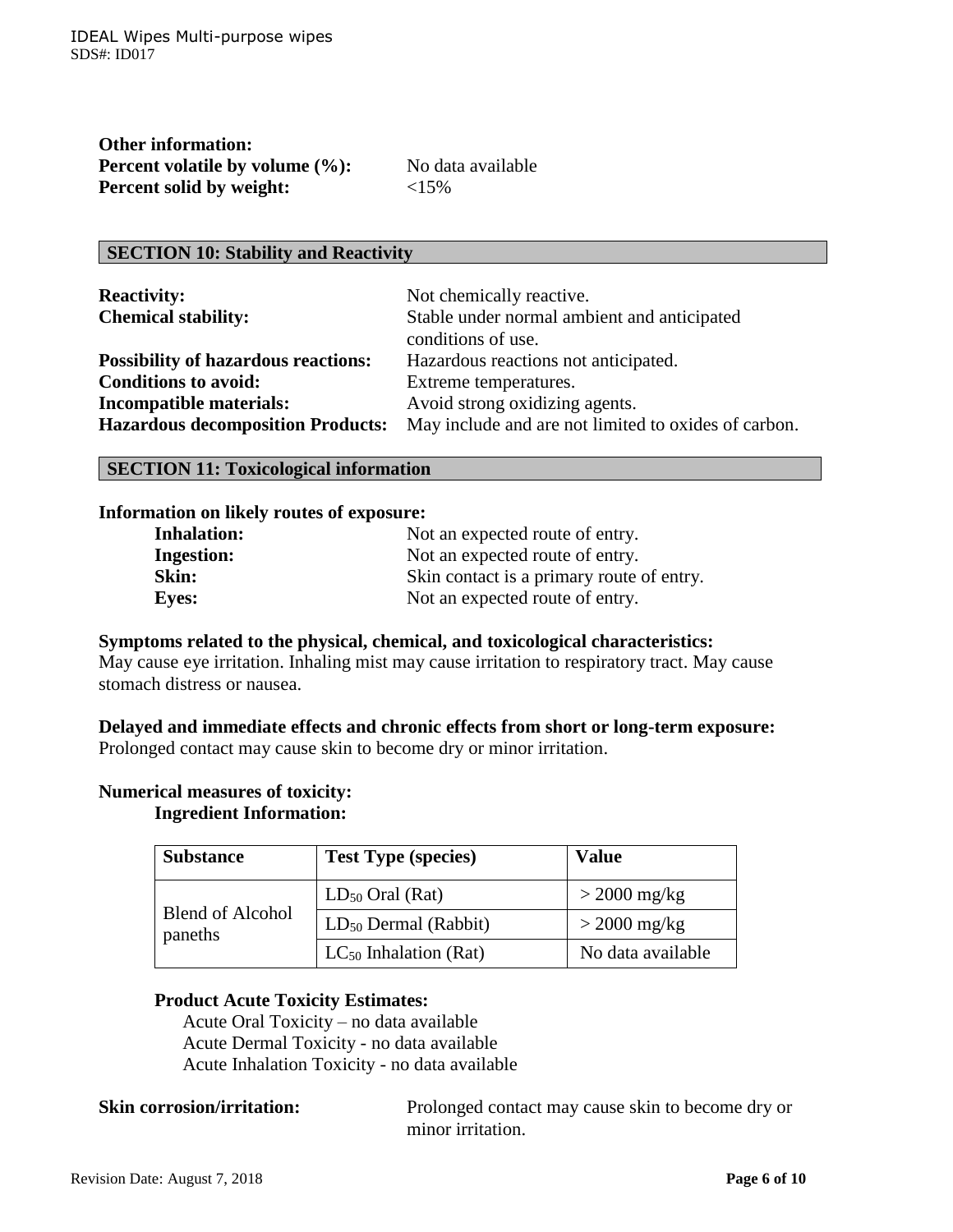| Serious eye damage/eye irritation:                         | May cause irritation to the eyes.                                                                                                                                                                                                                                                                                                      |  |
|------------------------------------------------------------|----------------------------------------------------------------------------------------------------------------------------------------------------------------------------------------------------------------------------------------------------------------------------------------------------------------------------------------|--|
| <b>Respiratory sensitization:</b>                          | No information available on the mixture, however<br>none of the components have been classified as a<br>respiratory sensitizer (or are below the concentration<br>threshold for classification).                                                                                                                                       |  |
| <b>Skin sensitization:</b>                                 | No information available on the mixture, however<br>none of the components have been classified as a skin<br>sensitizer (or are below the concentration threshold<br>for classification).                                                                                                                                              |  |
| <b>Germ cell mutagenicity:</b>                             | No information available on the mixture, however<br>none of the components have been classified for<br>germ cell mutagenicity (or are below the<br>concentration threshold for classification).                                                                                                                                        |  |
| <b>Carcinogenicity:</b>                                    | No information available on the mixture, however<br>none of the components are listed in the National<br>Toxicology Program (NTP) Report on Carcinogens<br>(latest edition) or has been found to be a potential<br>carcinogen in the International Agency for Research<br>on Cancer (IARC) Monographs (latest edition), or by<br>OSHA. |  |
| <b>Reproductive toxicity:</b>                              | No information available on the mixture, however<br>none of the components have been classified for<br>reproductive toxicity (or are below the concentration<br>threshold for classification).                                                                                                                                         |  |
| Specific target organ toxicity-<br><b>Single exposure:</b> | No information available on the mixture, however<br>none of the components have been classified for<br>STOT SE (or are below the concentration threshold<br>for classification).                                                                                                                                                       |  |
| Specific target organ toxicity-<br><b>Repeat exposure:</b> | No information available on the mixture, however<br>none of the components have been classified for<br>STOT RE (or are below the concentration threshold<br>for classification).                                                                                                                                                       |  |
| <b>Aspiration hazard:</b>                                  | No information available on the mixture, however<br>none of the components have been classified for<br>Aspiration hazard (or are below the concentration<br>threshold for classification).                                                                                                                                             |  |
| <b>Further information:</b>                                | No data available.                                                                                                                                                                                                                                                                                                                     |  |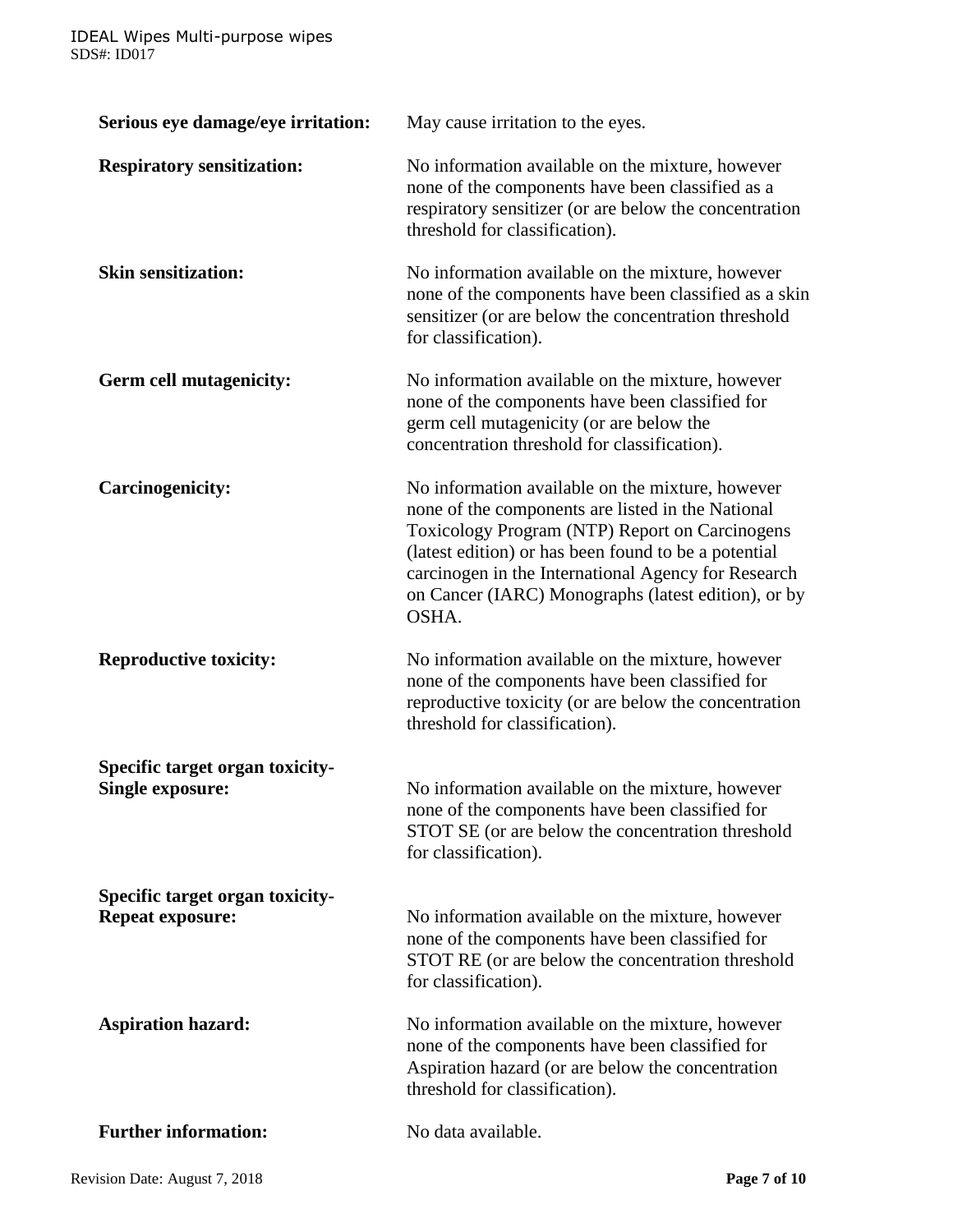### **SECTION 12: Ecological information**

#### **Ecotoxicity:**

**Product data:** No data available

#### **Ingredient Information:**

| <b>Substance</b>                   | <b>Test</b><br><b>Type</b> | <b>Species</b>                            | <b>Value</b>            |
|------------------------------------|----------------------------|-------------------------------------------|-------------------------|
| <b>Blend of Alcohol</b><br>paneths | $LC_{50}$                  | Fish                                      | 5 - 10 mg/l, 96 hours   |
|                                    | $LC_{50}$                  | <b>Aquatic Invertebrates</b><br>(Daphnia) | 5 - 10 mg/l, 48 hours   |
|                                    | $EC_{50}$                  | Algae                                     | 10 - 100 mg/l, 72 hours |

**Persistence and Degradability:** No data available. **Bioaccumulative Potential:** No data available. **Mobility in Soil:** No data available. **Other adverse effects:** No data available.

#### **SECTION 13: Disposal considerations**

#### **Disposal instructions:**

This product, in its present state, when discarded or disposed of, may be a hazardous waste according to Federal regulations  $(40 \text{ CFR } 261.4 \text{ (b)}(4))$ . Under RCRA, it is the responsibility of the user of the product to determine, at the time of disposal, whether the product meets RCRA criteria for hazardous waste. Dispose in accordance with all applicable regulations.

See Sections 7 and 8 for information on handling, storage and personal protection and Section 9 for physical/chemical properties.

#### **SECTION 14: Transport Information**

#### **US Department of Transportation Classification (49CFR)**

This material is not classified as dangerous under DOT regulations.

#### **IMDG**

This material is not classified as dangerous under IMDG regulations.

#### **IATA (Country variations may apply)**

This material is not classified as dangerous under IATA regulations

#### **Environmental hazards**

Marine pollutant: No.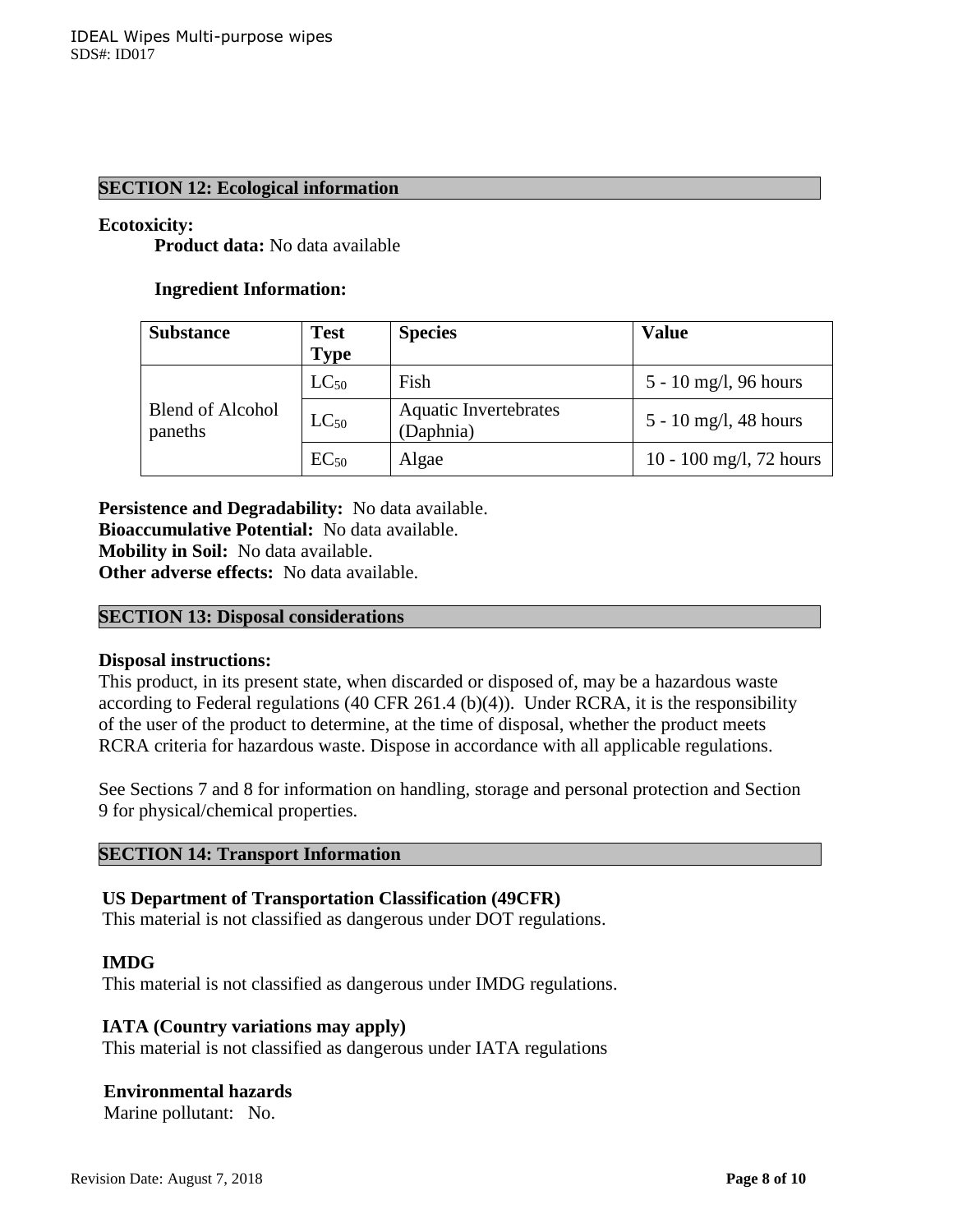**Transport in bulk (according to Annex II of MARPOL 73/78 and the IBC Code)** No further relevant information available.

**Special precautions which a user needs to be aware of, or needs to comply with, in connection with transport or conveyance either within or outside their premises.** None.

#### **SECTION 15: Regulatory Information**

# **Safety, health and environmental regulations specific for the product.**

#### **USA:**

**United States Federal Regulations:** This SDS complies with the OSHA, 29 CFR 1910.1200. The product is hazardous under OSHA.

**Toxic Substances Control Act (TSCA)** – All substances in this product are listed, as required or are exempt from the TSCA inventory.

### **SARA Superfund and Reauthorization Act of 1986 Title III sections 302, 311,312 and 313:**

Section 302 – No chemicals in this material are subject to the reporting requirements of SARA Title III, Section 302.

# **CERCLA Hazardous Substance List, 40 CFR 302.4:**

None listed.

**Clean Air Act (CAA) Section 112(r) Accidental Release Prevention (40 CFR 68.130):** None listed.

**Clean Water Act Section 311 Hazardous Substances (40 CFR 117.3**): None listed.

**SARA Title III Section 302 Extremely Hazardous Substance (40 CFR 355, Appendix A):** None listed.

**Section 311/312 (40 CFR 370):**

**Acute Health Hazard:** Yes **Chronic Health Hazard:** No **Fire Hazard:** No **Pressure Hazard:** No **Reactivity Hazard:** No

#### **Section 313 Toxic Release Inventory (40 CFR 372):**

This product contains the following materials that are subject to the reporting requirements of Section 313 of EPCRA: None